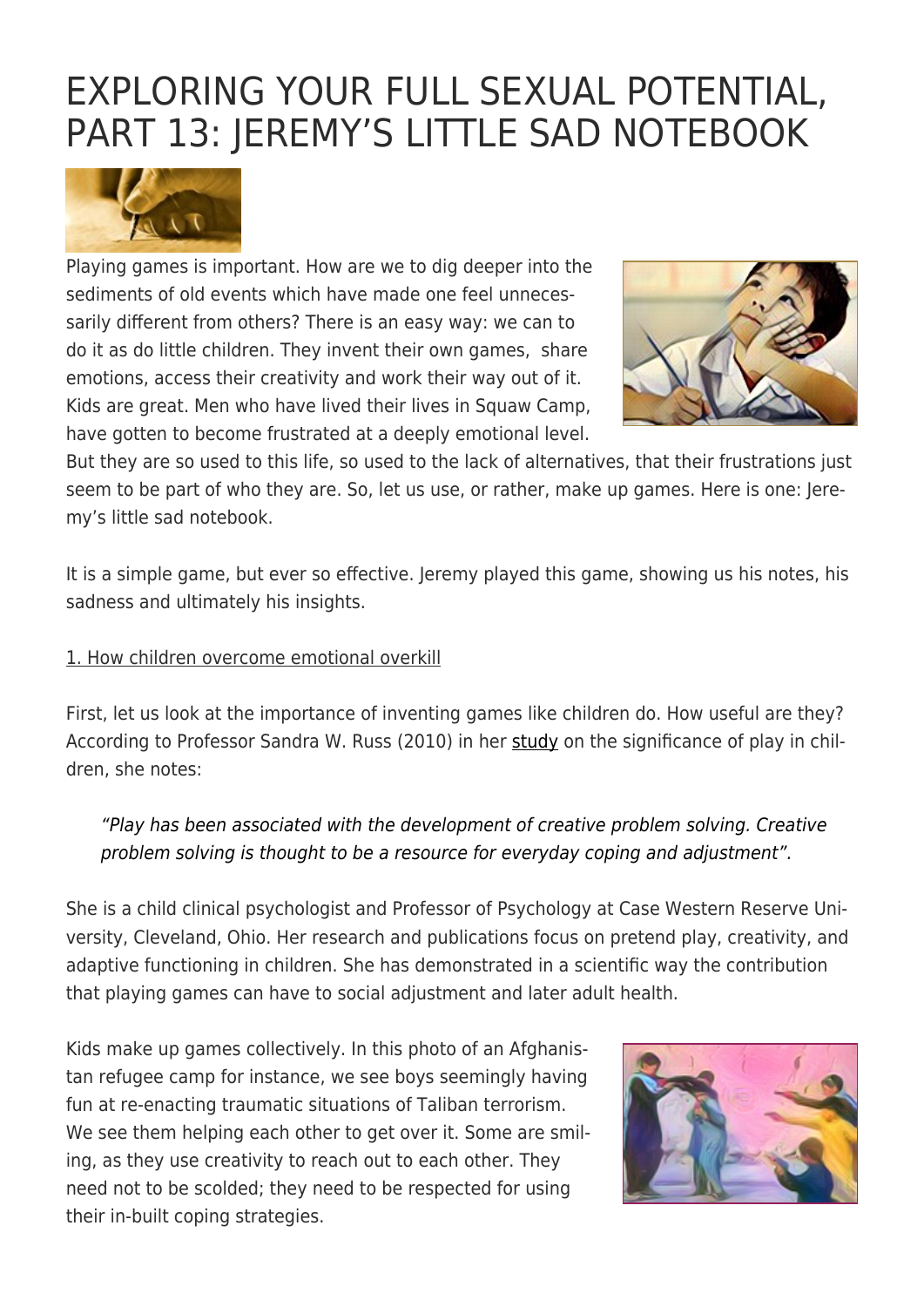In view of this, I feel that it is scientifically sound policy to deploy games as a useful instrument to help a client cope. But making up and playing games is a behavioral trait that withers away from lack of use as we grow up. In this series, I want to introduce some simple games and see where that leads us. (Perhaps you can make up even better ones!)

### 2. Jeremy

Jeremy is married with two children, 38 years old, and struggles with same-sex attractions, not to the degree that he wants to leave his wife and children, but to the degree that he experiences a nagging sense of bewilderment. In our view, the notion that you are either gay or straight means you are boxing people in labels. These labels tend to start living a life of their own, especially when they are intellectualized by activists who insist that their new worldview is the only way to go. In my view as a secular psychiatrist, I feel it is my professional task to help someone investigate all aspects of his full sexual potential, so he can take it from there.

Where does that lead to? I do not care: that is his business. I can offer him insights into what is going on. But what he ultimately does with his life is not my responsibility, nor am I accountable. Every psychiatrist or psychologist should be impartial to the extent to which same-sex attractions emerge or diminish, or opposite-sex attractions are unveiled or sink into oblivion. I am never to be held accountable. Your life is your business, not mine. Therapists just help you focus and feel more positive about yourself. Same applies to marriage counseling: you can choose stay married to her or drop her. Not my decision, not my business. Lay activists fail to see this professional paradigm; they blame therapists for the outcome. They feel that therapists are so powerful that they can run your life. That is ridiculous!

Having said that, Jeremy reached out to me in the support group, People Can Change, describing his restlessness, bewildering fears and tensions. He could not make sense of them, but it made him agitated, moody and at times hyperactive. When I gave it some thought, I felt he was running away as if there was a devil on his tail. Always dashing forward, always on the move. What was biting his tail? I felt that perhaps it was an infinite sadness. After all, as we have seen in previous parts of this series, there are many building blocks of late-onset depression in the psycho-sexual development of men with SSA at an adult age. Why are you running, Jeremy?

#### 3. Notebook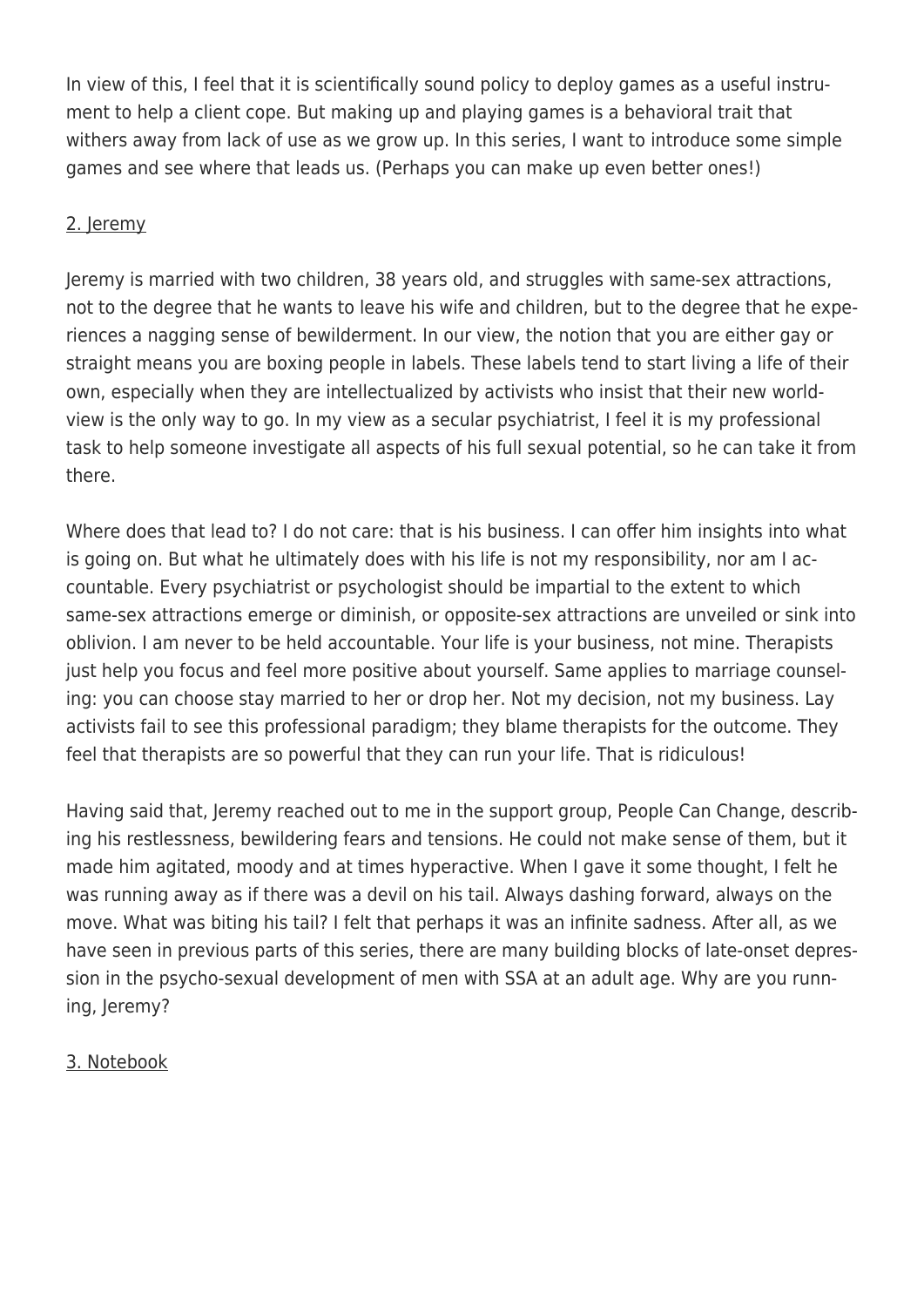I made up a game: Jeremy's little sad notebook. You buy a pencil and a small notebook, preferably colored blue (the color of sadness). You carry it around all the time in your shirt pocket near your heart (part of the game). Every day, you are required to write down one incident in which you as a 3 to 5 year old, felt sad. No more, no less. Think hard, every day for

two months. You write it down in your own handwriting (a kid's handwriting), and later on transfer it to a computer (as an adult, and at the same time processing it in your mind, which is also part of the game). Then you send it to me, reaching out to others, just like kids do (another part of the game). You dare to share, you dare to say 'this is me' in all your inevitable shame.

Jeremy bought the book, but could not think of anything at first, until some days passed. After two weeks, we witness the rage and tantrums of a really sad little boy, something no one knew (and something no one had asked about either, up till now).

Here we show his notebook entries on seven different days, and the way he ultimately found a self-narrative to start dealing with the feelings.

Day 1:

"I find it difficult to write down any sadness from my very early age. I've got to find little Jeremy, but I'm not sure where he is or who he is."

#### Day 2:

"I hate my tendency to want to identify with the feminine, or the feminine approach to situations. I have this tendency to think about things the way a woman would."

## Day 3:

"I want to stay with YOU, Dad, and learn from you. When you're in a good mood, this feels okay. I wish you could stay this way so I wouldn't be afraid of you anymore. I wish I



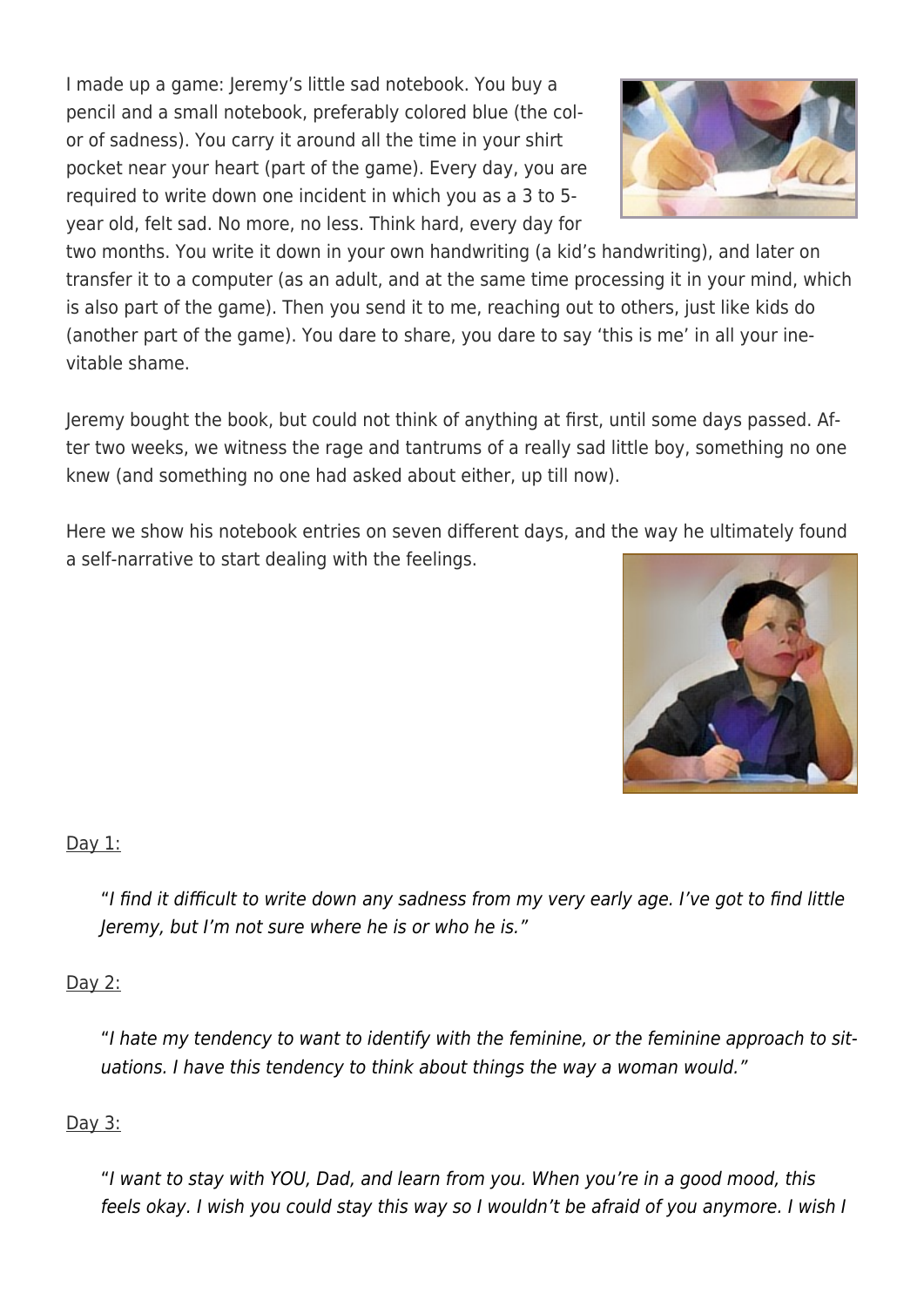could be solid with you, so I don't have to run back to Mom for defense. I want to love you so bad."

### Day 4:

"Something has made me shameful but I don't know what it is. I hang my head down a lot, cheeks red with embarrassment. For what, I don't recall. I have vague recollections of being shamed for my penis; for playing aggressively. Harsh scolding from Dad. I was playing with my sister's friends and was being aggressive. I don't remember the details but I was about 4 years old, and I got in trouble for it. The criticism of such was shaming. In bursts of anger I was told I was hated, or my parents were wishing I hadn't been born. Even Mom, who was my protector, would show dismay and disappointment with me. It killed me."

## Day 5:

"I want to play with my friends. Mom loves that I have girls for friends predominately. She brags to other family and friends about it. Even at a young age this doesn't seem normal. I have a couple of male friends. Sometimes they will come over to play. I feel like Mom doesn't like them as much though. Playing with male friends makes me feel like I'm betraying Mom, and sometimes my sister. Why?"

## Day 8:

"I am so mad at mom. All of the hers. Why this rage? I hate them. I'm so angry. I want to scream at them and hurt them. I'm so mad. They take away everything from me. They won't let me be. Everything is all about them all the time. I don't want to serve her. I don't want to be her good little boy any more. I can't even fucking sit down and enjoy a few minutes of peace without feeling guilty because I took time away from her and her ego. Fuck her. I'm so sick and tired of this shit. I can't even have a friend because there's always a her that takes precedence. Let me go. Just let me go."

## Day 10:

"I am trying to understand myself better. Being little Jeremy, I reach out to Dad. He yells at me or hurts me in some way. Many times, I get hurt. He can be so evil at times. Sneering at me and the horrible things he would say to me. Things like "you should have never have been born! Please cease to exist!" How far does the hurt go? It's there, I see it! He pushed me there. Or did I put myself

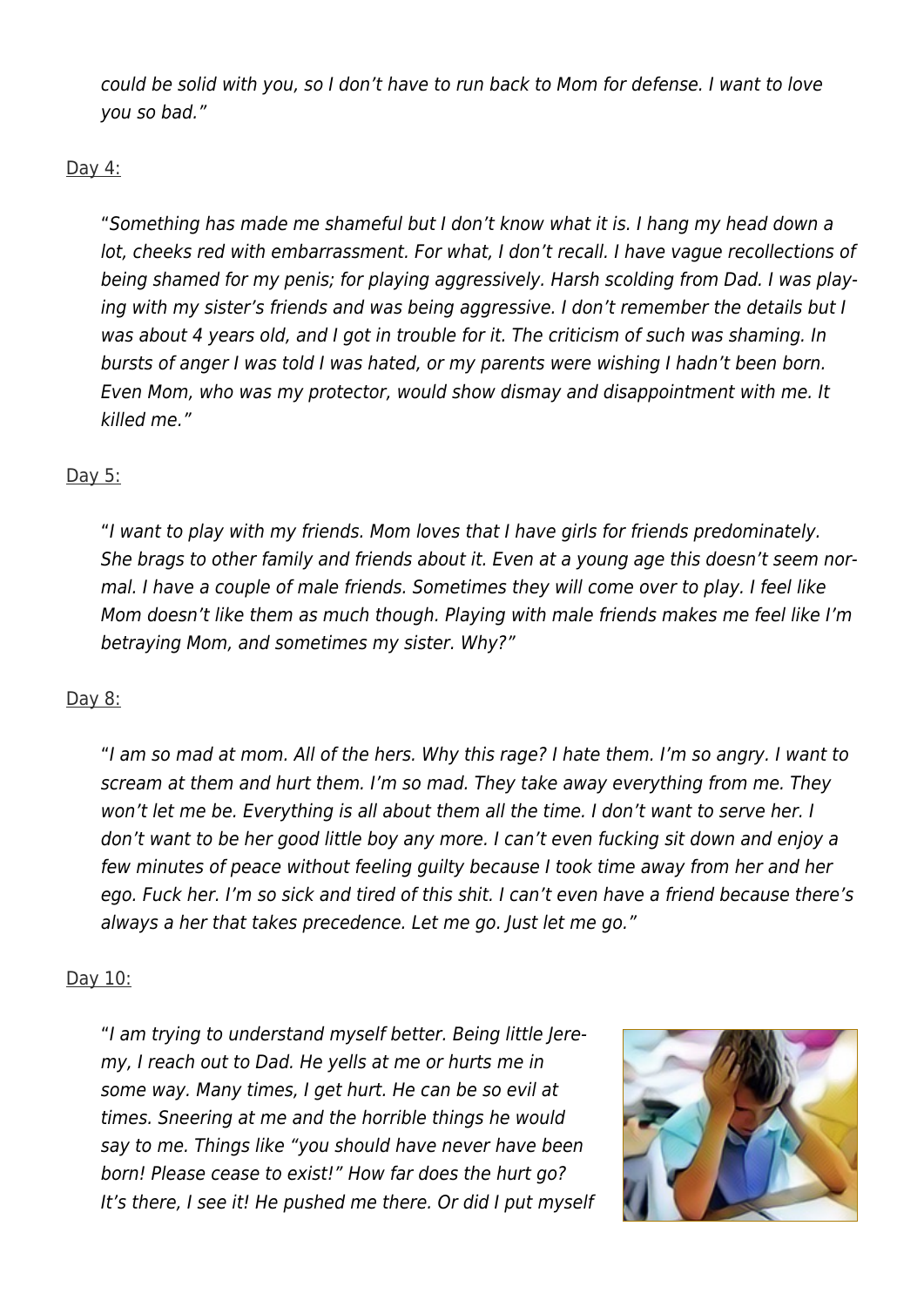there to protect myself? At one point, I crossed a threshold, never to return again. A threshold of protection, rejection, and utter contempt and hatred for him. A portal to another dimension."

———————————————

#### 4. Our comments

In these entries, we see a multitude of layers, stemming from kindergarten time. We see:

1) A disappointment in Dad, growing into rage and rejection;

2) We see Mom as the protector but ultimately, so omnipresent (present all around) and so suffocating, that a hatred grows towards her and all females to go with it;

3) We see a child being shamed and we see this turning into self-hatred instead of the usual self-love that a child should acquire at this age.

So, we see an adult man with:

- a) Self-hatred and hence low self-esteem,
- b) A love-hate relationship with his father
- c) We see him saying to women 'get off my back!',

d) We see him growing into a lonely man who acquired no skills to build and maintain healthy same-sex friendships or buddies.

All these negative qualities are not perceived in other boys or men. Those same-sex peers seem to have it all, and so an envy slowly but surely grows. When testosterone comes around, the envy and eternal frustration become sexualized. The boy not only starts admiring buddies but he finds himself craving for them in a sexual way. We must not underestimate testosterone. It is a strong chemical, a very soothing drug, one that makes all feelings of being a wimp or a lonely loser disappear on the spot.

And so, same-sex attractions become a coping strategy that works for him. The sexual aspect which seems to emerge out of nowhere, compulsively creates a pleasant experience in which all low self-esteem, self-hatred, ambivalent relationships with others and loneliness fade away like the morning dew.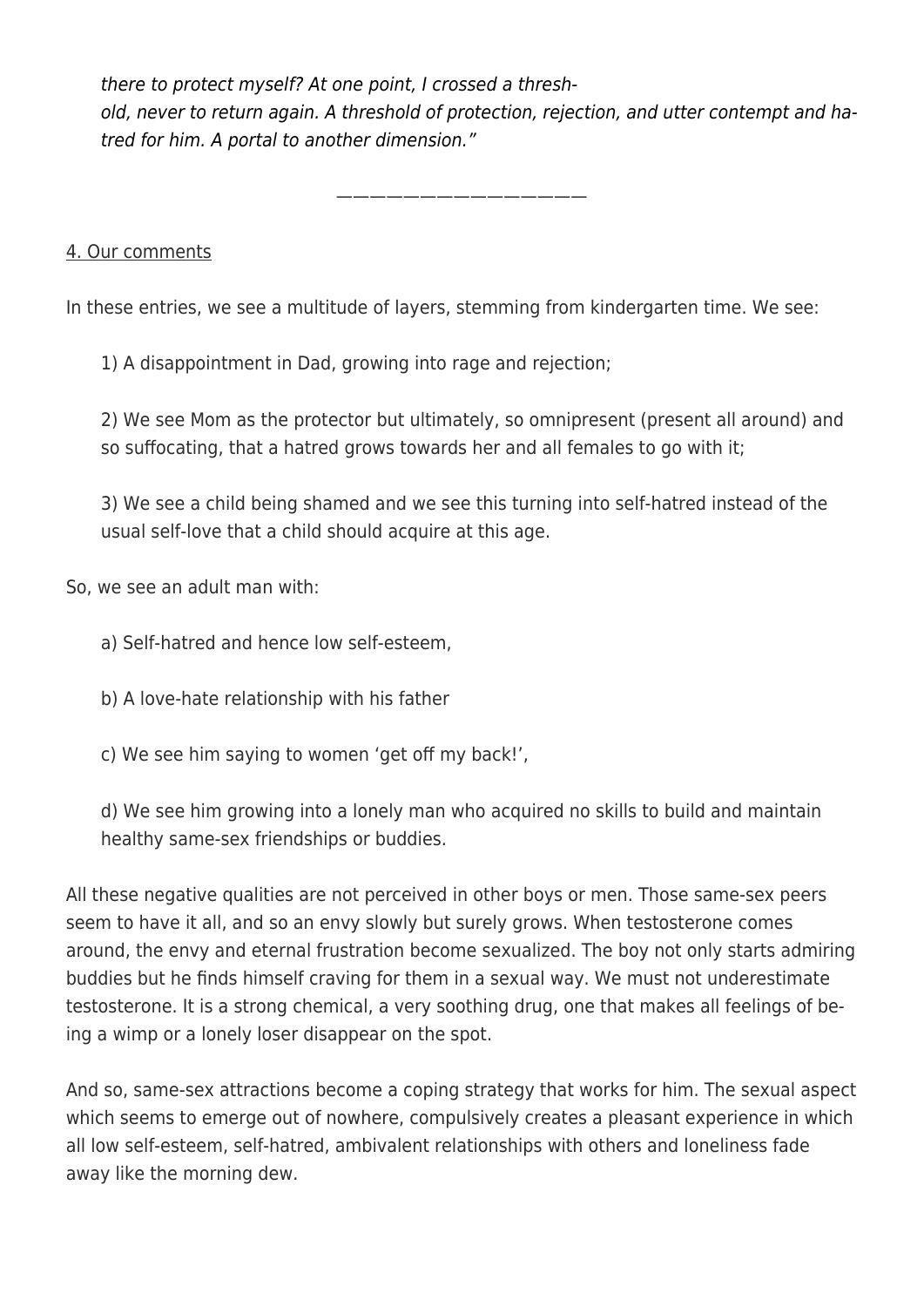The downside is, that it wears off quite quickly after an episode of sexual gratification. But it works each time, leading him to become someone who is always enviously goggling his eyes out at every good-looking guy in the street, or he may be actively checking them out on the Internet.

But no matter how often he looks at other men, how often he surfs on the Internet, or how often he seeks the thrills of testosterone in public activities with men, at the end of the day a vague feeling creeps up again. An old feeling, an inner sense of being back to Square One: the low self-esteem which never seems to get better, the pain of the lousy relationship with a distant or absent father, a sense of being orphaned, and the feeling of having women close but wanting them to keep their distance once and for all. What is wrong with me? I feel so lonely. I need another fix.

People can have negative reactions towards their own SSA's. If you label your craving as something wrong, something to avoid or as something unwanted, it makes the obsession only greater, not to mention the shame. I would dare to say that you can see it in a positive way: they are road signs leading the way to inner psychological understanding. They are coping strategies. A healthy ego is striving for solutions and we should embrace the solutions which have been found up till now. You are halfway there. Good on you. Now go for the last innings, as they say in cricket.

We can analyze these themes on a rational level, but I decided to ask Jeremy to do something different. Instead of pondering on all those feelings, I asked him to write a letter to little Jeremy and to tell little Jeremy what to do. This is of course a very bewildering thing to be asked. Fancy being asked to be your own therapist! But, why not? Let us see where that leads us. It led to great insights.

—————————-

So as a counselor, I composed a letter on behalf of Little Jeremy. I sent it to Big Jeremy, and then Big Jeremy wrote something back to me.

My letter on behalf of Little Jeremy:

"Jeremy I need your help here. It is about Dad. I hate him. He yells at me or hurts me in some way. Many times, I get hurt. He can be so evil at times. Sneering at me and the horrible things he would say to me. Things like "you should have never been born! Please cease to exist!" Jeremy, I am crying. I need someone to comfort me. Please, Jeremy. What am I to do?"

The letter Big Jeremy wrote back, addressing the child in himself: